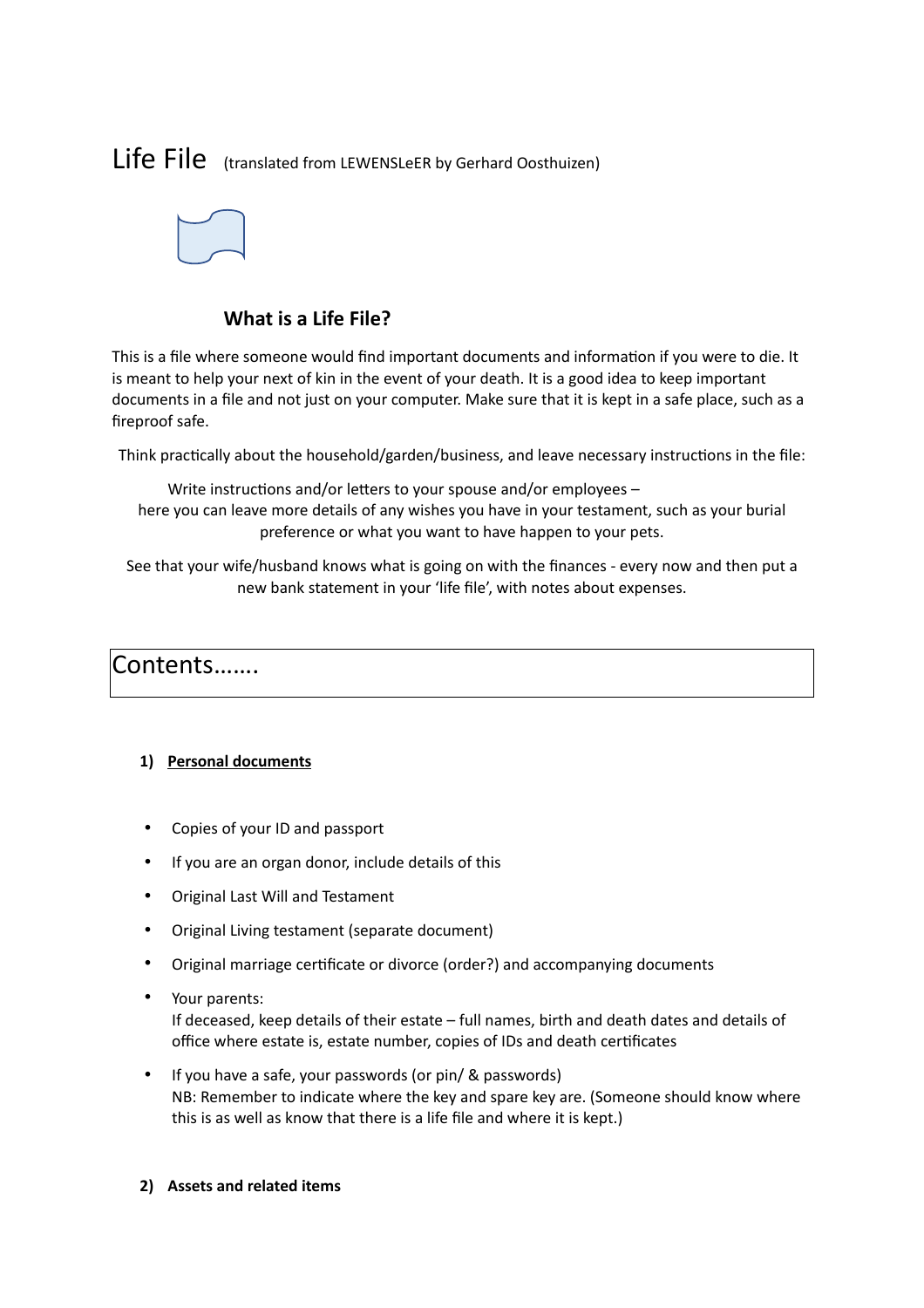- Title deeds of property and attached businesses, including house plans
- Investment documentation and/or share certificates
- Registration certificates for vehicles cars, motorbike, caravan, etc
- Motor financing papers and/or vehicle registration with details of yearly license fees
- Municipal valuations and accounts
- A list of your monthly bank accounts
- Policies life cover, and short-term policies, e.g. Funeral policies

#### **3) Work situation and monthly earnings**

- Salary details, employer's contact details, also group's pension scheme
- Income tax number and tax practitioner's contact details
- If part of a business, details of the auditor, bookkeeper and tax practitioner

#### **4) Debt and accounts**

- List all your monthly expenses with contact details
- Make notes regarding any special arrangements for each expense
- Details of credit cards, shop accounts and personal loans
- Telephone accounts, details of cell phone/tablet contracts and personal identification numbers
- Yearly expenses such as post box renewals and TV licence

### In the event of death…..

- **1. With Death Contact…..**
	- Medical practitioner/family doctor and/or ambulance service